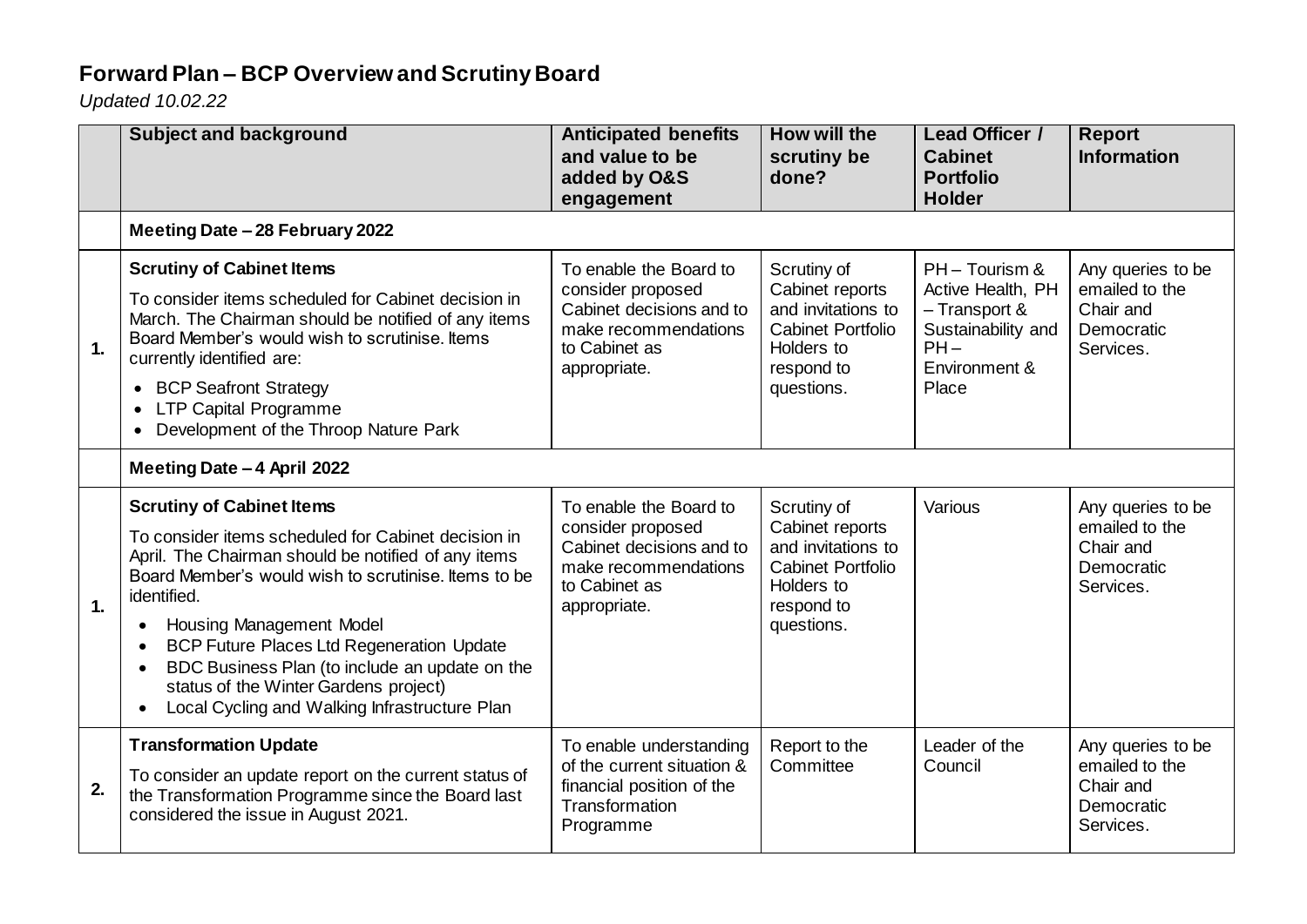|    | <b>Subject and background</b>                                                                                                                                                                                                                                                                                                                                                                       | <b>Anticipated benefits</b><br>and value to be<br>added by O&S<br>engagement                                                     | How will the<br>scrutiny be<br>done?                                                                                       | Lead Officer /<br><b>Cabinet</b><br><b>Portfolio</b><br><b>Holder</b>           | <b>Report</b><br><b>Information</b>                                                                      |
|----|-----------------------------------------------------------------------------------------------------------------------------------------------------------------------------------------------------------------------------------------------------------------------------------------------------------------------------------------------------------------------------------------------------|----------------------------------------------------------------------------------------------------------------------------------|----------------------------------------------------------------------------------------------------------------------------|---------------------------------------------------------------------------------|----------------------------------------------------------------------------------------------------------|
|    | Meeting Date - 16 May 2022                                                                                                                                                                                                                                                                                                                                                                          |                                                                                                                                  |                                                                                                                            |                                                                                 |                                                                                                          |
| 1. | <b>Scrutiny of Cabinet Items</b><br>To consider items scheduled for Cabinet decision in<br>February. The Chairman should be notified of any<br>items Board Member's would wish to scrutinise. Items<br>currently identified are:<br>• Potential Transfer of Play sites and other BCP<br>assets to Christchurch Town Council<br>Bereavement Services Business Plan Update                            | To enable the Board to<br>consider proposed<br>Cabinet decisions and to<br>make recommendations<br>to Cabinet as<br>appropriate. | Scrutiny of<br>Cabinet reports<br>and invitations to<br><b>Cabinet Portfolio</b><br>Holders to<br>respond to<br>questions. | Various                                                                         | Any queries to be<br>emailed to the<br>Chair and<br>Democratic<br>Services.                              |
| 2. | <b>Play in BCP</b><br>Detail of scope to be considered. Suggested areas of<br>consideration include:<br>• An audit of existing play facilities including<br>conditions, replacement plans, maintenance,<br>specialist facilities and costs and funding options.<br>Public Health and Mental Health on the importance<br>of play and engagement with families, children,<br>youth groups and schools | To enable the Board to<br>understand what the<br>current situation is and to<br>identify any areas for<br>action or monitoring.  | Report to the<br>O&S Board                                                                                                 | <b>TBD</b>                                                                      | Any queries to be<br>emailed to the<br>Chair and<br>Democratic<br>Services. Moved<br>from April meeting  |
| 3. | <b>Update on Planning System improvements</b><br>Following O&S Board's previous consideration of this<br>issue the Board have requested an update on this<br>issue.                                                                                                                                                                                                                                 | To monitor this issue and<br>understand the progress<br>that is being made.                                                      | Report to the<br>O&S Board.                                                                                                | Head of Planning<br>PH for<br>Community<br>Safety and<br>Regulatory<br>Services | Any queries to be<br>emailed to the<br>Chair and<br>Democratic<br>Services, Moved<br>from April meeting. |
|    | <b>Commissioned Work</b><br>Work commissioned by the Board (for example task and finish groups and working groups) is listed below:                                                                                                                                                                                                                                                                 |                                                                                                                                  |                                                                                                                            |                                                                                 |                                                                                                          |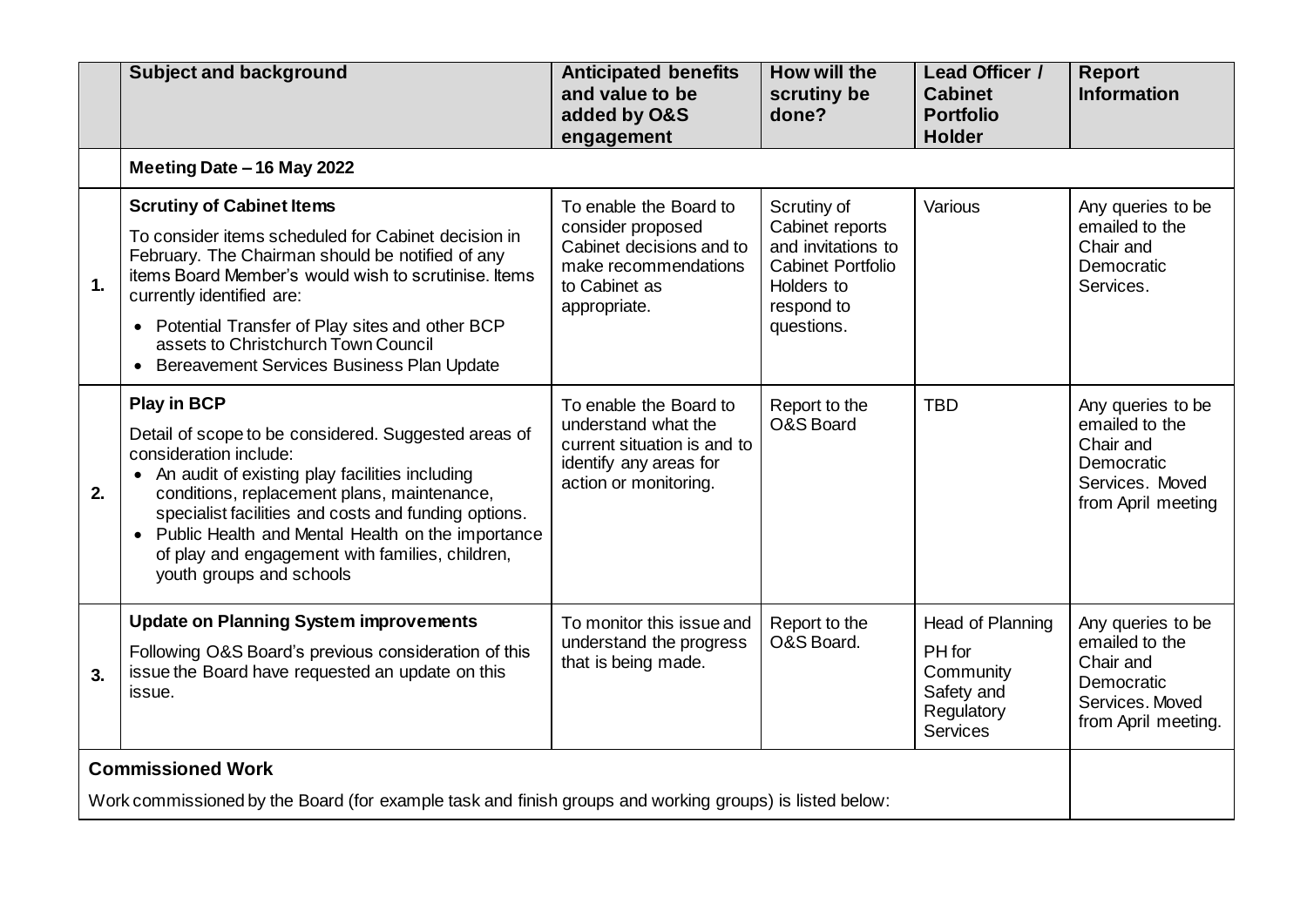|                                                                                                                                                                                             | <b>Subject and background</b>                                                                                                                                                                                                                                                                               | <b>Anticipated benefits</b><br>and value to be                                                                                                 | How will the<br>scrutiny be                                                                                             | Lead Officer /<br><b>Cabinet</b>                         | <b>Report</b><br><b>Information</b>                                         |
|---------------------------------------------------------------------------------------------------------------------------------------------------------------------------------------------|-------------------------------------------------------------------------------------------------------------------------------------------------------------------------------------------------------------------------------------------------------------------------------------------------------------|------------------------------------------------------------------------------------------------------------------------------------------------|-------------------------------------------------------------------------------------------------------------------------|----------------------------------------------------------|-----------------------------------------------------------------------------|
|                                                                                                                                                                                             |                                                                                                                                                                                                                                                                                                             | added by O&S<br>engagement                                                                                                                     | done?                                                                                                                   | <b>Portfolio</b><br><b>Holder</b>                        |                                                                             |
| Note – to provide sufficient resource for effective scrutiny, one item of commissioned work will run at a time. Further<br>commissioned work can commence upon completion of previous work. |                                                                                                                                                                                                                                                                                                             |                                                                                                                                                |                                                                                                                         |                                                          |                                                                             |
| 1.                                                                                                                                                                                          | Working Group - Development of the BCP Local<br>Plan<br>At its meeting on 7 December 2020 the Board agreed<br>to establish a working group to assist in the<br>development of the BCP Local Plan.<br>The Group held its initial meeting on 20 January.<br>Regular reports on recommendations and actions of | To fulfil the 'overview'<br>element of the Board's<br>role in assisting with the<br>development of policy.                                     | A Working Group.<br>The Chairman<br>was agreed as<br>lead member with<br>authority to<br>determine final<br>membership. | PH for<br>Development,<br>Growth and<br>Regeneration     | Any queries to be<br>emailed to the<br>Chair and<br>Democratic<br>Services. |
|                                                                                                                                                                                             | the working group will be reported to the O&S Board.                                                                                                                                                                                                                                                        |                                                                                                                                                |                                                                                                                         |                                                          |                                                                             |
| 2.                                                                                                                                                                                          | <b>Working Group-Enforcement</b><br>At its meeting on 17 May the O&S Board agreed that a<br>working group was needed on this issue to resolve a<br>number of issues discussed. The Working Group met<br>for the first time in December 2021                                                                 | To understand current<br>policies and working<br>practices and consider<br>the identified areas and<br>make recommendations<br>as appropriate. | <b>Working Group</b>                                                                                                    | Community<br>Safety and<br>Regulatory<br><b>Services</b> | Any queries to be<br>emailed to the<br>Chair and<br>Democratic<br>Services. |
| 3.                                                                                                                                                                                          | <b>Working Group-Tree Strategy</b><br>At its meeting on 14 June the O&S Board agreed that<br>a working group to input into the development of the<br>BCP Council Tree Strategy was required. The full<br>scope of the working group is to be determined.                                                    | To ensure that the views<br>of O&S are taken into<br>account when<br>developing the strategy<br>and to ensure wider<br>member engagement       | <b>Working Group</b>                                                                                                    | PH for<br>Environment, and<br>Place                      | Any queries to be<br>emailed to the<br>Chair and<br>Democratic<br>Services. |
| Items to be programmed                                                                                                                                                                      |                                                                                                                                                                                                                                                                                                             |                                                                                                                                                |                                                                                                                         |                                                          |                                                                             |
| The following items have been identified by the Overview and Scrutiny Board as requiring further scrutiny. Dates are TBC.                                                                   |                                                                                                                                                                                                                                                                                                             |                                                                                                                                                |                                                                                                                         |                                                          |                                                                             |
| Other items previously agreed by the Board                                                                                                                                                  |                                                                                                                                                                                                                                                                                                             |                                                                                                                                                |                                                                                                                         |                                                          |                                                                             |
| 1.                                                                                                                                                                                          | The Council's use of Digital                                                                                                                                                                                                                                                                                | To enable the board to<br>gain an oversight and                                                                                                | Report to O&S<br><b>Board</b>                                                                                           |                                                          | Any queries to be<br>emailed to the                                         |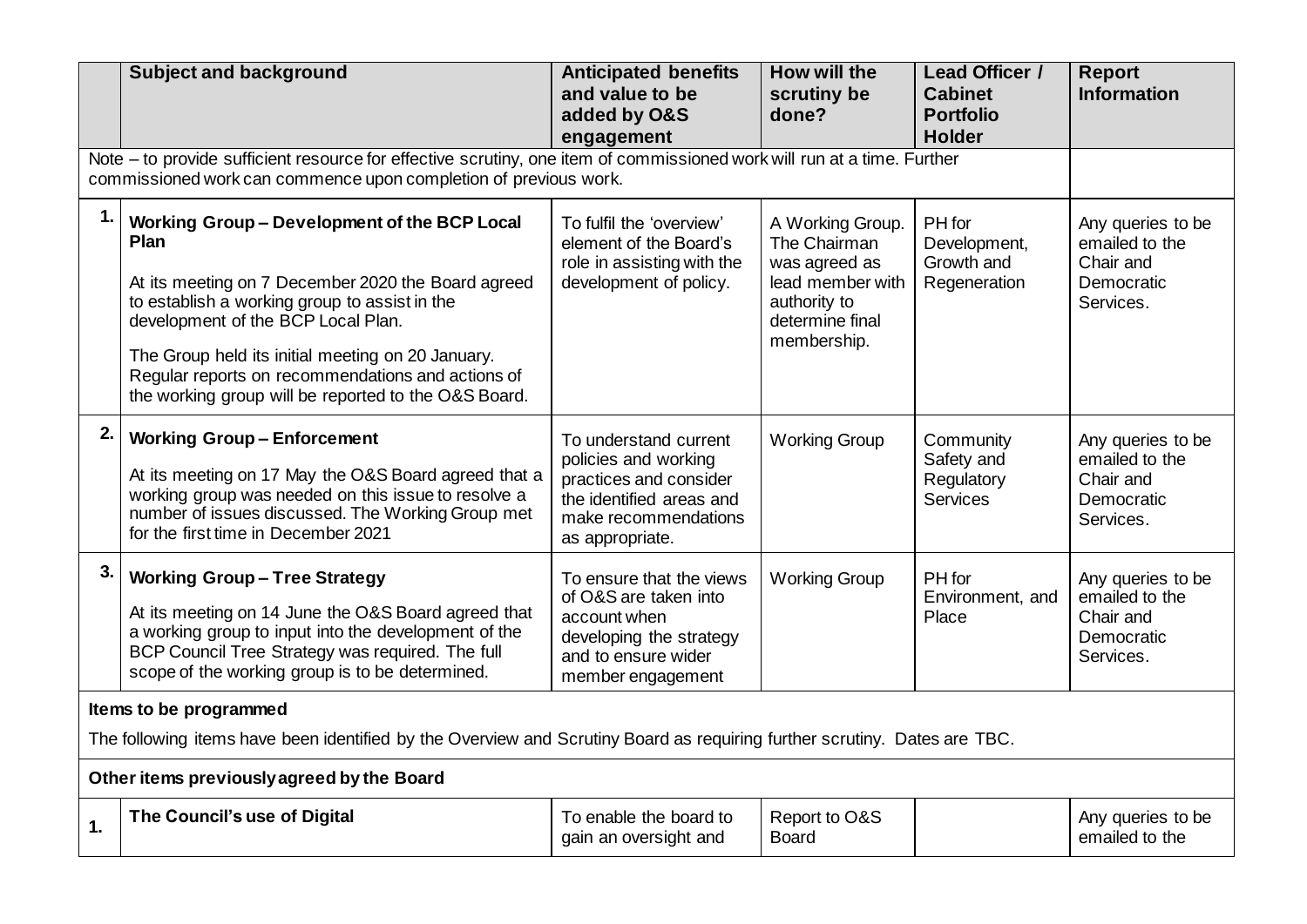|    | <b>Subject and background</b>                                                                                                                                                                                                                                                                                               | <b>Anticipated benefits</b><br>and value to be<br>added by O&S<br>engagement                                                        | How will the<br>scrutiny be<br>done?                                                                                       | Lead Officer /<br><b>Cabinet</b><br><b>Portfolio</b><br><b>Holder</b> | <b>Report</b><br><b>Information</b>                                                                                                           |
|----|-----------------------------------------------------------------------------------------------------------------------------------------------------------------------------------------------------------------------------------------------------------------------------------------------------------------------------|-------------------------------------------------------------------------------------------------------------------------------------|----------------------------------------------------------------------------------------------------------------------------|-----------------------------------------------------------------------|-----------------------------------------------------------------------------------------------------------------------------------------------|
|    | This session will gather information from officers<br>across the Council. To include Lansdowne trial, plans<br>for a Council Owned WAN, system integration,<br>location of the data centre, commercial partners,<br>system specification, project timescales                                                                | understanding progress<br>and developments in this<br>area and understand the<br>next steps in this process                         |                                                                                                                            |                                                                       | Chair and<br>Democratic<br>Services. Added to<br>the FP following<br>the 14 June<br>Meeting at the<br>request of Cllr<br>Slade                |
| 2. | Review of the Domestic Abuse Strategy and<br><b>Delivery Plan</b><br>Item requested by Board members during initial<br>consideration of this item to review progress.                                                                                                                                                       | To enable the O&S<br>Board to maintain an<br>overview of this issue<br>and to review progress<br>on the delivery plan a<br>year on. | Committee<br>Report                                                                                                        | PH for<br>Community<br>Safety and<br>Regulatory<br><b>Services</b>    | Any queries to be<br>emailed to the<br>Chair and<br>Democratic<br>Services-<br>appropriate date to<br>be agreed 12<br>months from May<br>2021 |
| 3. | The Big Plan<br>The O&S Board agreed to add this item to the Forward<br>Plan at its meeting in October 2021. The Big Plan had<br>been referenced in several areas but had not as yet<br>been considered by O&S.                                                                                                             | To enable the O&S<br>Board to gain oversight<br>and potentially review<br>this key policy document.                                 | <b>TBC</b>                                                                                                                 | Leader of the<br>Council                                              |                                                                                                                                               |
| 4. | Items outlined in the Cabinet Forward Plan without<br>a date assigned<br>The following items have been identified from the<br>Forward Plan but do yet have a Cabinet meeting date<br>assigned to them:<br>Cultural development in BCP<br>• Pay and reward - New Terms and Conditions of<br>Employment<br>• Library strategy | To enable the Board to<br>consider proposed<br>Cabinet decisions and to<br>make recommendations<br>to Cabinet as<br>appropriate.    | Scrutiny of<br>Cabinet reports<br>and invitations to<br><b>Cabinet Portfolio</b><br>Holders to<br>respond to<br>questions. | Various                                                               | Any queries to be<br>emailed to the<br>Chair and<br>Democratic<br>Services.                                                                   |